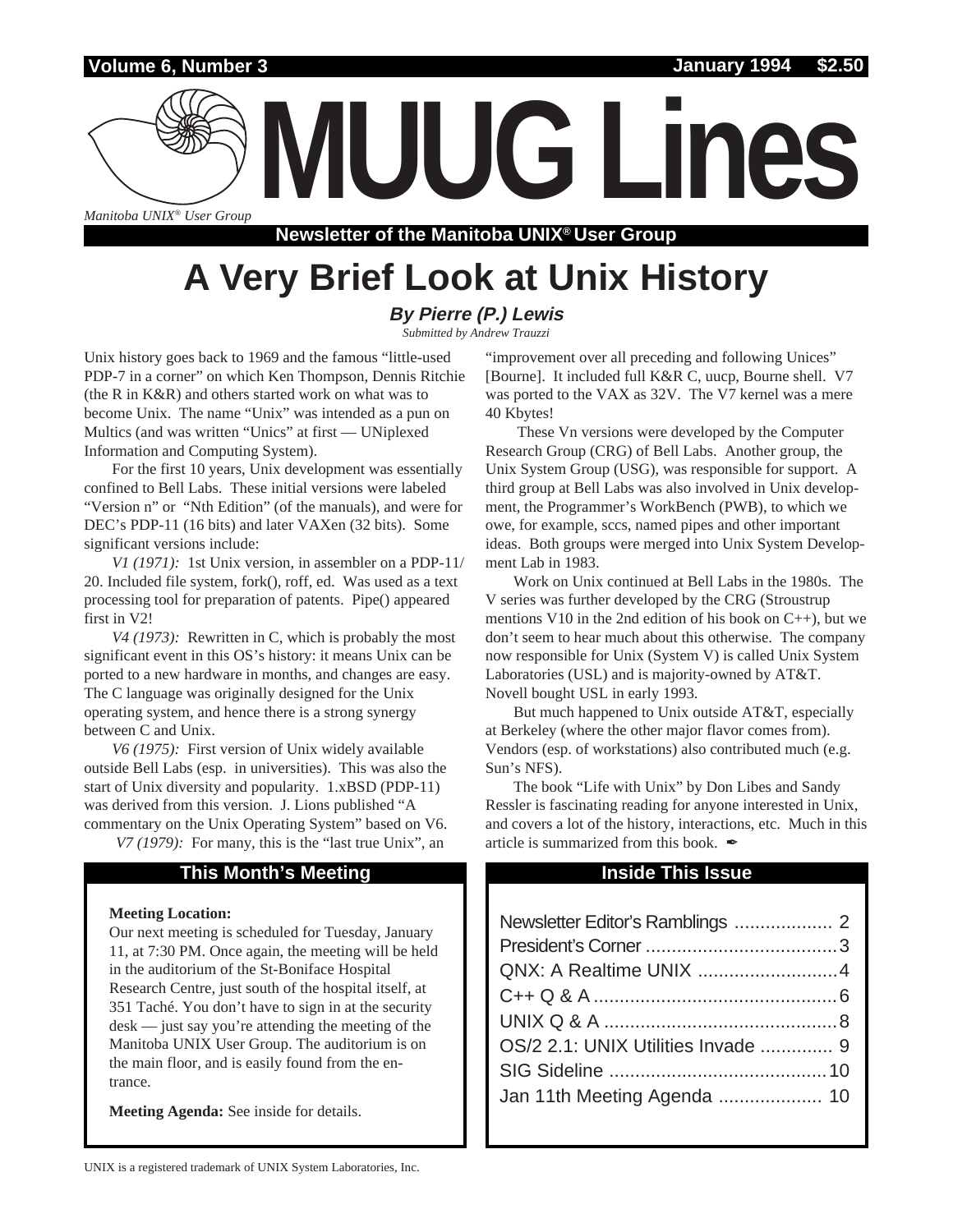# **New Year, New Attitude? RAMBLINGS**

# **By Andrew Trauzzi**

First of all, happy new year everyone! I'm sure many of you have made new year's resolutions — some you will keep, and some you won't. My new year's hope is that I will become less pessimistic about the computer industry and the direction it takes. I am pleased to see results from the alliances formed between companies (e.g. PowerPC, Taligent, etc.), and I hope that 1994 will be a banner year for them.

This month's speaker will be discussing one of these alliances — COSE. I would like to quickly bring you up to date on the COSE story (aside from all the bad puns).

#### **COSE**

COSE (The Common Operating Software Environment) is an effort by the major UNIX vendors to create a standard desktop environment that provides users with a common look and feel. COSE's members include: HP, IBM, USL, SCO, Univel, DEC, and SunSoft — all coordinated by the X/Open consortium (the people whom Novell trust to further develop UNIX). The final product will include components from HP's visual environment, IBM's Common User Access mode and Workplace Shell, Open Software Foundation's Motif and Window Manager, SunSoft's OpenLook and Deskset productivity tools, and UNIX SVR4.2 Desktop Manager from Unix Systems Laboratories.

Last June, COSE released a 100 page specification document

| President:                  | <b>Bary Finch</b>       | $(W)$ 934-2723 |
|-----------------------------|-------------------------|----------------|
| Vice-President:             | Ramon Ayre              | $(W)$ 947-2669 |
| Treasurer:                  | Rick Horocholyn         | $(W)$ 474-4533 |
| Secretary:                  | <b>Brad West</b>        | $(W)$ 983-0336 |
| Membership Sec.:            | Greg Moeller            | $(H)$ 786-6132 |
| <b>Mailing List:</b>        | <b>Roland Schneider</b> | 1-482-5173     |
| <b>Meeting Coordinator:</b> | Roland Schneider        | 1-482-5173     |
| Newsletter editor:          | Andrew Trauzzi          | $(W)$ 986-6009 |
| <b>Publicity Director</b>   | Rory McLeod             | 488-5168       |
| Past President              | Susan Zuk               | $(W)$ 631-2530 |
| Information:                | <b>Bary Finch</b>       | $(W)$ 934-2723 |
|                             |                         | (FAX) 934-2620 |
| (or)                        | <b>Andrew Trauzzi</b>   | $(W)$ 986-6009 |
|                             |                         | (FAX) 986-5966 |

### Advertising Rates **Group Information**

| Quarter page         | \$50  |
|----------------------|-------|
| Half page            | \$75  |
| Full page            | \$100 |
| Insert $(1-4$ pages) | \$100 |

Above prices are per issue. The first ad is charged at the full price; each successive month is 1/2 price.

Ad copy must be submitted by the final copy deadline for an issue (usually 3 weeks prior to the monthly meeting) in a format acceptable to the editor. (Please make arrangements with editor beforehand.)

**Internet E-mail: editor@muug.mb.ca**

outlining the incorporation of the products listed above. The spec also outlined some of the tools that developers required in order to make UNIX more popular such as: basic administration, data editing and display, desktop integration, object/folder management, and window management. The main complaint with the spec is that it had nothing concrete to say. As one analyst put it "This is one of the biggest non-announcements I've seen in my time!" Furthermore, the tools outlined in the spec are already kind of "standard", such as X-Windows and Motif.

#### **Spam?**

Many people are asking themselves: "Why would all the UNIX vendors want to get together?" Most people agree that COSE was formed to unite UNIX vendors against Microsoft's muscle and all the alpha-beta-beta-spam-beta versions of NT and/or Cairo. I think that the biggest obstacles to COSE are the vendors themselves. Can you imagine so many vendors with such varied interests and priorities agreeing on standards? The technical task of standardizing UNIX seems far easier than attempting to resolve the political issues at large.

Look for COSE-approved technologies in the second half of 1994. If you want a copy of the spec, send a request to:

<XoCdeSpecs@xopen.co.uk>.

Did I sound a little pessimistic? Oh well, old habits die hard!;)  $\angle$ 

## **The 1993-1994 Executive Copyright Policy and Disclaimer**

This newsletter is ©opyrighted by the Manitoba UNIX User Group. Articles may be reprinted without permission, for non-profit use, as long as the article is reprinted in its entirety and both the original author and the Manitoba UNIX User Group are given credit.

The Manitoba UNIX User Group, the editor, and contributors of this newsletter do not assume any liability for any damages that may occur as a result of information published in this newsletter.

The Manitoba UNIX User Group meets at 7:30 PM the second Tuesday of every month, except July and August. Meeting locations vary. The newsletter is mailed to all paid-up members one week prior to the meeting. Membership dues are \$25 annually and are due as indicated by the renewal date on your newsletter's mailing label. Membership dues are accepted at any meeting, or by mail.

> **Manitoba UNIX User Group P.O. Box 130, Saint-Boniface Winnipeg, Manitoba R2H 3B4**

**Internet E-mail: membership@muug.mb.ca**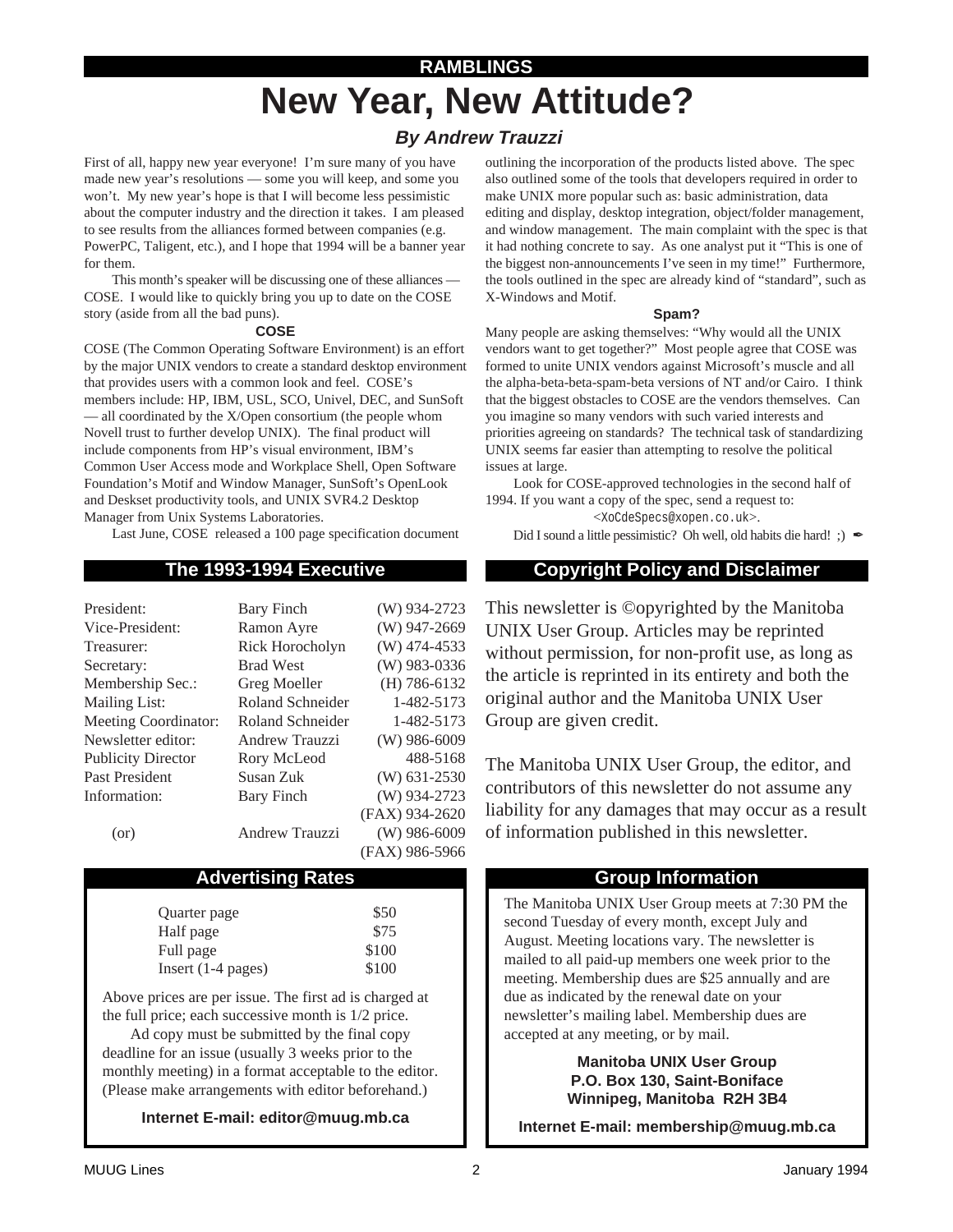# **PRESIDENT'S CORNER**

# **The New Year By Bary Finch**

Well now I have to get used to writing 1994. This is always an interesting challenge which may take a few weeks and a few spoiled cheques to perfect. But it is a new year and that always carries a sense of optimism with it. We have a lot to look forward to in this new year, but first I'd like to wrap up last year.

We held our annual Wine and Cheese as our December meeting and had a good turnout. There was a great selection of wines, cheeses, and other delectable munchies, and we have Roland Schneider to thank for that. He coordinated the liquor and liquor license as he would in his new role of Meeting Coordinator. However, he went all out and prepared all the cheeses and other food as well. Thanks again for all the help!

I mentioned Roland taking over as Meeting Coordinator as Paul Hope has had the luck/misfortune of too much happening at work. This is actually a promising sign these days, to know that you are a needed part of the organization. Paul will continue to arrange for our meetings to be held at the St. Boniface Research Center. Thanks for all your contributions as Meeting Coordinator!

#### **Display!**

Another big thank you goes out to Andrew Sametz of The CD Factory. He provided an excellent display of CD-ROM cutting technology (no pun intended). He also had the unexpected delight of being the sole display present. We had several other displays have to cancel at the last minute due to technical difficulties (really!!).

And that wraps up 1993 with a successful celebration. Now we continue into 1994 with a great series of upcoming meetings to

keep you informed on the current and emerging technologies.

Our January meeting topic is being provided by Hewlett-Packard. Their speaker will be talking on COSE, the Common Open Software Environment. This is one of the evolving efforts in the UNIX industry to standardize on a common front end to all UNIX operating systems, or as many as possible. This presentation should be of great interest to anyone who works with UNIX.

Our February presenter will be Smoot Carl-Mitchell of Texas Internet Consulting. This will be part 2 of our presentations on the Internet, where part 1 was presented by Dr. Roger Taylor. Smoot Carl-Mitchell is a consultant on network management, as well as a regular contributor for magazines. This should be an outstanding presentation, so book February 8 on your calendars now!

#### **Future Topics**

To continue our discussions of emerging technologies, we will have a presentation on the new PowerPC chip for our March meeting. This will be provided by IBM, whose PowerPC product is the RISC System/6000 Model 250. Okay, okay, it's no coincidence that I know the model of RS/6000 that the PowerPC is in, seeing as how it's the product line that I support as an IBM Systems Engineer!

With this review of the upcoming presentations I hope it gets you as excited about our 1994 meetings as it does me. I think we are getting the "hot" topics presented to you. If you have any opinions on what you think about past topics, or any you want to see in the future, please feel free to contact myself or anyone else on the board. We're always glad to hear from any members. Looking forward to seeing you at our January meeting!

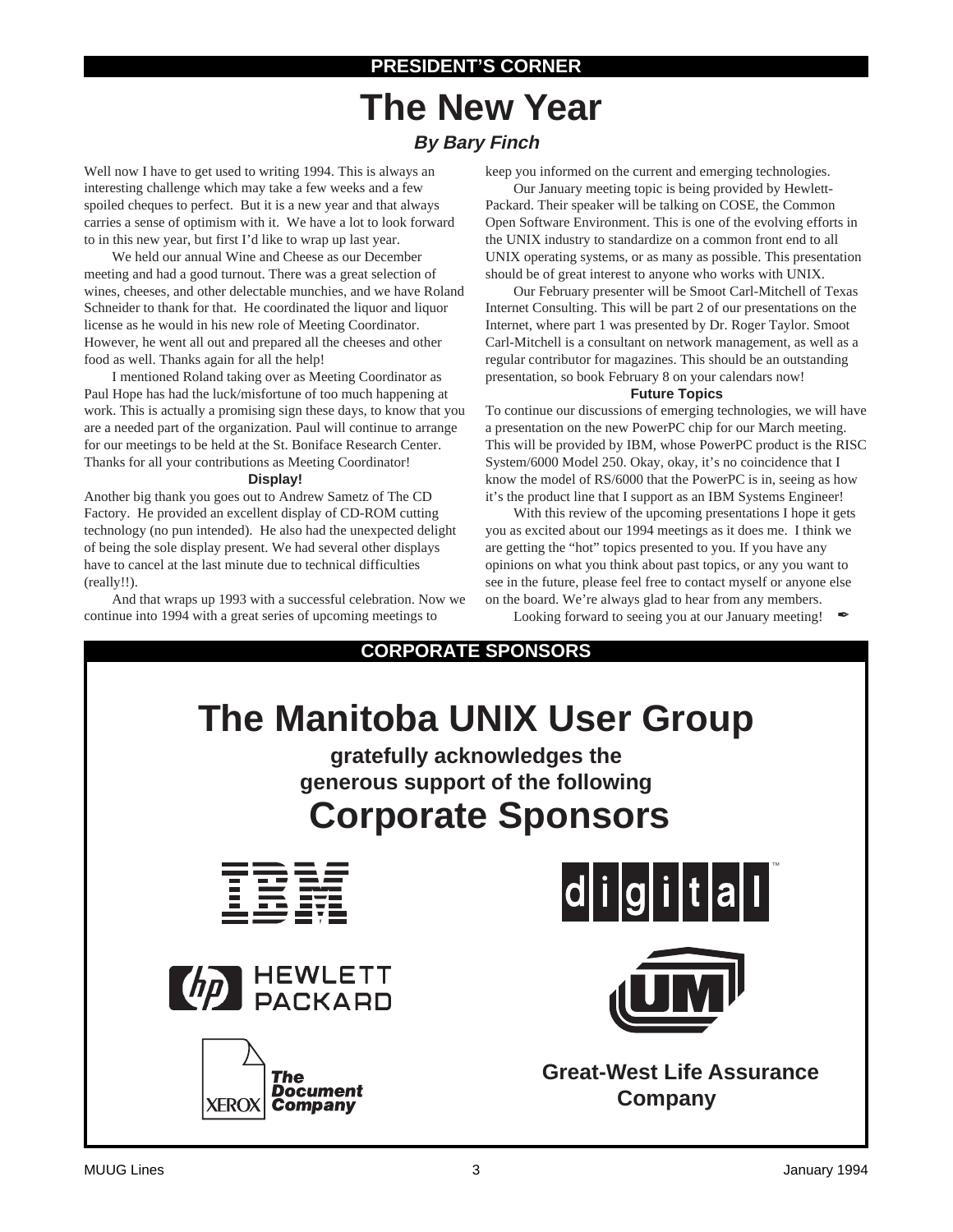# **QNX: A Realtime Unix INDUSTRY**

# **By Rennie Allen**

What is a real-time Unix? To answer this, it's best to explain the term real-time as it applies to computers. Real-time, simply stated, is the ability for a computer system to interact with an external system without compromising the external system's inherent time constraints. This implies that a computer system can be considered real-time (for the system in which it is intended to operate), if it exhibits a deterministic response to events within the system which are within the bounds of allowable worst-case response times for that system.

#### **Determinism?**

If you're new to real-time, you may not be familiar with the term "determinism" (or deterministic), as it is rarely used outside of the real-time industry. A deterministic system is one in which the worst-case time for a particular action can be determined. It is generally considered highly desirable, (although not technically necessary to be considered real-time), that a real-time system exhibit minimal variation between best-case and worst-case times for a particular action, and that it exhibit high capacity for I/O throughput (i.e. fast).

Back to our question; what is a real-time Unix? Well, a realtime Unix is a Unix-compatible operating system (we'll get to the

specifics of what "compatible" means later), which exhibits the required deterministic qualities for a relatively large domain of applications. Why do I place the caveat "relatively large domain of applications" on my definition of real-time Unix? Well, my definition of real-time states that the "external system" provides the constraints that determine whether a system can be considered realtime; therefore, you can't assert that any computer system is real-time without stating what the application domain is! While this statement is technically correct, I am sure you know that there are computer systems out there which claim to be

real-time without any mention of a particular application domain. What is generally meant when people refer to a real-time system, is that the system is designed to be fast, deterministic, and reliable (it is up to the software engineer designing the real-time system to determine whether it is fast enough, and reliable enough :-).

While a complete discussion of real-time involves the external system, the computer hardware, the operating system, and the software applications I am going to discuss only the operating system, since it is typically the most important link in designing a real-time system. Because of my familiarity with QNX, I will discuss real-time operating systems using QNX as an example.

#### **QNX History**

The originators of QNX (Dan Dodge and Gord Bell), did not specifically set out to develop a real-time operating system. Back in 1980, they were hobbyists playing around with a little OS designed around a relatively new kind of architecture called a micro kernel. It just so happens that micro kernels (being small), lend themselves very nicely to real-time (small  $=$  less code  $=$  fast). When Dan and Gord decided to commercialize QNX, they chose to pursue the area of Intel based (at that time the IBM PC) real-time, since it was a totally untapped area. Both Dan and Gord had a great deal of exposure to Unix at the University of Waterloo, and consequently when it came time to create a user interface for their RTOS (real-time operating system), they decided to make the

utilities and shell "Unix like" (there were no standards to follow in 1982), hence the birth of Qunix (before AT&T's lawyers suggested that they change the name ;-).

QNX developed a large following as a RTOS in the following 7 years, when, in 1989 — with standards becoming available for Unix, QSSL (QNX Software Systems Limited), embarked on a project to make QNX a real Unix operating system, rather than just "Unix-like."

#### **Easy Porting**

To this end they provided Posix 1 (1003.1) and Posix 2 (1003.2) compliance, as well as selected SYS V (System V) and BSD (Berkeley Software Distribution) libraries. This level of "Unixness" is sufficient to allow successful compilation, linking, and execution, of any Unix source which is ANSI conforming, and that obeys Posix 1, (but may utilize SYS V and BSD calls where Posix 1 has no say), typically with little alteration. This level of compatibility is high enough to allow simple porting of most freeware on the Internet. Internet code which exhibits a high degree of portability, and is "modern" (i.e. was developed on an ANSI standard compiler), usually ports with no alteration. What does this level of compatibility really mean? Well, I ported gopher2.0+ in 3 hours.

Gopher client is a non-trivial application utilizing curses and

" A real-time operating system is generally designed to be fast, deterministic, and reliable."

sockets. 90% of the time was spent configuring the headers and makefile correctly. I have also ported ncftp (15 minutes), elm (2 hours), gzip (0 min), and gfax (5 hours). Other QNX users have ported ghostscript, dbm, perl, groff, xv, tvm, xmpeg, and several other packages. Of course, the Posix 2 compliance makes operating at the shell identical to any other Posix 2 system, and very nearly the same as most other non-Posix Unixes (there isn't a great deal of difference between Posix 2 and traditional Unix). QNX is currently preparing a new version in order to fully support the realtime Posix standards

(the 4's) which should be completed next year. Based on QSSL's commitment to standards, I would expect that QSSL will take QNX to spec1170 compliance as well, in order to earn the legal right to call QNX a realtime Unix, and to further enhance the portability of Unix code to and from QNX.

With both the "what is real-time" and "what is Unix" bases (hopefully :-) covered, we can proceed with a discussion of some of the unique features that make QNX an OS well suited to the development of real-time and/or embedded applications.

#### **What makes QNX different?**

QNX has taken a different approach than many other RTOS vendors. Most other RTOS's host their development environment on another platform (typically Unix or DOS), and provide a small OS that is designed to run comfortably in an embedded computer (a very common configuration for a real-time system). QNX, being a micro kernel based operating system (the micro kernel is about 9000 bytes), is fully modular, and therefore allows you to "plug-in" modules in order to bring the OS up to a level suitable for use as a development platform. For instance, QNX has two "process managers" or Proc's (pronounced P'rock) in QNX lingo — one a 16 bit (which runs only 16 bit applications), and the other a 32 bit (which runs 16 bit or 32 bit applications). Many real-time/ embedded applications do not require a 32 bit operating system (with the additional overhead), and as such would be configured  $\bullet$ 

MUUG Lines **All and All and All and All and All and All and All and All and All and All and All and All and All and All and All and All and All and All and All and All and All and All and All and All and All and All and Al**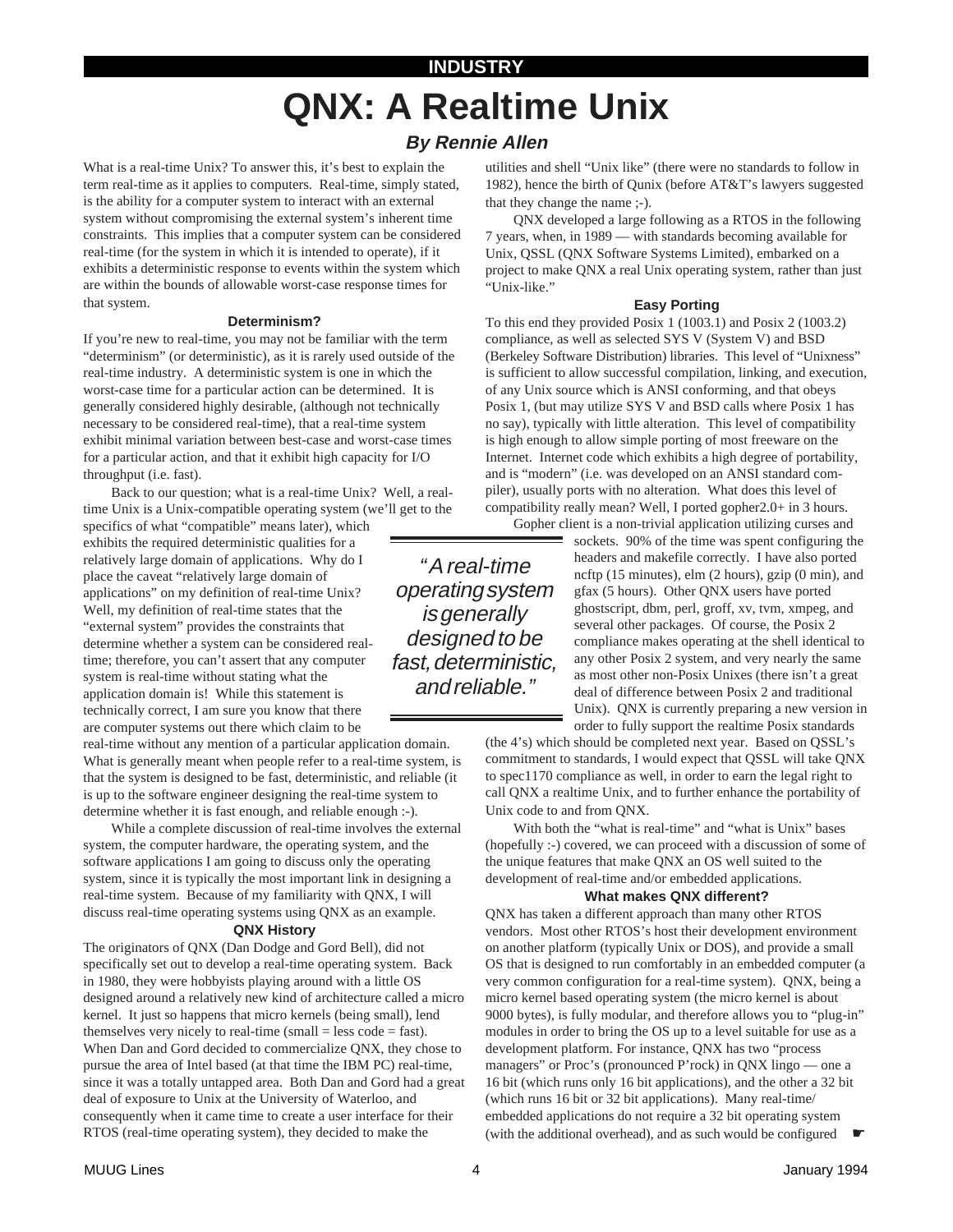### **INDUSTRY**

with the 16 bit Proc, while a development system (running X Windows, and utilizing gnu utilities etc.) must have 32 bit (try porting X without it!), and would load a 32 bit Proc. Since the 32 bit Proc will also run 16 bit applications, the developer can test the applications he is developing on his/her own workstation.

#### **Networking**

A very notable area where QNX provides functionality outside of the realm of Unix or other RTOS's is in its networking. While QNX has a full BSD Net-2 distribution of TCP/IP with NFS (both client and server), QNX also has its own proprietary network. QNX's network protocol is a "lightweight" protocol designed to facilitate the merging of multiple micro kernels (running on different processors across the network), into a single logical network-wide micro kernel (macro kernel?). This makes QNX a fully network distributed OS, which adds another layer of scalability and reliability (QNX supports multiple network connections with load balancing, and automatic fault recovery). When combined with TCP/IP, an entire network of QNX machines will consume only one IP address (since the QNX "network" is logically a single computer). Being a distributed OS affords developers another method to test his/her applications. Since the QNX network is one logical computer, the developer can (in a suitably configured network), command the OS to run his test application on an actual embedded processor (configured identically to the actual target processor), without any "downloading", or other productivity-robbing processes (the embedded processor is simply another "cpu space" in which to execute the application).

#### **Gobs of GUI**

When it comes to GUI support, QNX is unrivaled. QNX supports (in no particular order): QNX Windows (an object oriented GUI similar to NeXTstep), Photon (an embedded windowing environment — 256 KB in size), X-Windows (we all know what this is :-), and MS-Windows (we all know what this is too ;-). The plethora of windowing options, while somewhat confusing,

provides a great deal of flexibility. QNX's application builder (a GUI code generator), can generate applications for QNX Windows, X Windows, or Photon. Development of MS Windows apps is supported through the standard SDK's, or MS-Windows hosted GUI builders. MS-Windows apps can communicate with QNX apps through file-descriptor based I/O (pipes). Photon (the embedded windowing environment) is a fully network distributed windowing system. By fully network distributed I am not talking client-server (like X-Windows or QNX-Windows), but absolutely network transparent. This can get very weird, (if you let it) since Photon is inherently capable of dragging a window off a display attached to one computer across the network to another computer. This would allow (for instance), one person to "give" an application to a user on another machine (while it's running) simply by dragging the window into the virtual space managed by that users' computer. While this behaviour is simply a "side-effect" of Photons' design (and the underlying QNX architecture), and it may not be terribly practical, it does serve to illustrate the power of the underlying distributed operating system (remember Photon is only 256KB!).

#### **Development tools**

Anyone developing real-time applications will be very concerned about the quality of development tools available. QNX provides both the Watcom C and C++ compilers. The Watcom 32 bit C/C++ compiler is a highly optimizing (Pentium optimizations included), compiler, which utilizes register-based argument passing (rather

than stack-based). The Watcom compiler is highly rated in the DOS-Windows-OS/2 world for the speed of the executables, and QNX has the distinction of being the only Unix OS to currently host it. The Watcom compiler has passed the Plum Hall validation suite (for ANSI compatibility) with 100% compliance, and the C++ compiler supports true exception handling, and templates. In addition I have heard recently that a port of gcc to QNX has been completed, so if you're game for writing your own libraries, you can develop commercial software with a free compiler, or alternatively, if your projects are for internal use you can "simply" write the QNX specific portions of the libraries (this is a non-trivial but doable project) and use the glib, for the non QNX-specific standard library functions.

#### **Debugging? Ha!**

As for debugging tools... who needs 'em?... only people who have bugs in their code... right ? Well for those of you like me, it is fortunate that the Watcom compiler comes with a very good, full screen, source-level debugger, which fully supports C++ name demangling, and definitely requires a mouse to be usable (you should hear the whining from people who try to use it without a mouse ;-). Finally, QNX ships RCS with the operating system, as well as all the usual tools you expect in a Unix environment (and must have to be Posix 2 compliant). In addition to the compilers, debugger, and general utilities for development, QNX, as mentioned earlier, has a product called the application builder to aid in producing GUI applications. There is also a third party macro

> assembler available (called MAX), for those masochistic (or purist — depending on your point of view), souls, who like to code in assembler (sick, sick, puppies). I should point out that a human cannot develop better assembler code than the compiler for either the 80486 or Pentium parts, since these parts require instructions to be out-ofsequence in order to be fully optimal (I suppose it is possible for a human to reorder instructions and be as efficient as the compiler, but doing this would be the act of a desperate and depraved individual :-).

I think it should be fairly obvious that there is no need for "tool starvation" in a QNX based environment, as the tools are very complete and powerful.

#### **Potential applications**

Well, you say, all of this is well and good but why do I need a realtime Unix as opposed to a non-real-time Unix? The answer might be that you don't, it all depends on your application domain. One of the currently hot application areas that most definitely requires real-time capability is multimedia. Picture if you will, an MPEG movie. In order to obtain full-motion video you need 30 frames/ second, not an average of 30 frames/second, but 30 frames/second — no exceptions. If you don't get the required frame every 1/30th of a second there will be a noticeable "jitter" in the sequence. In this case the application domain requires that X bytes of picture data be delivered and displayed in 1/30th of a second. It must be "determinable" (of the OS) that the worst-case time for the load and display of the frame image is less than 1/30th of a second (excess time after the load and display are done, can be used by waiting on a timer event). In this case it is necessary that the system provide deterministic response for both the I/O necessary to load the picture, the computation necessary to prepare the picture, and the I/O necessary to move the picture to the display device, and have it displayed. To obtain high-quality multi-media (you've probably witnessed jittery non-realtime MPEG movies) a real-time OS is required. In a non-deterministic OS it might be possible to have 30 frames/sec displayed, as long as the loading on the system is

" There is no need for 'tool starvation' in a QNX-based environment. "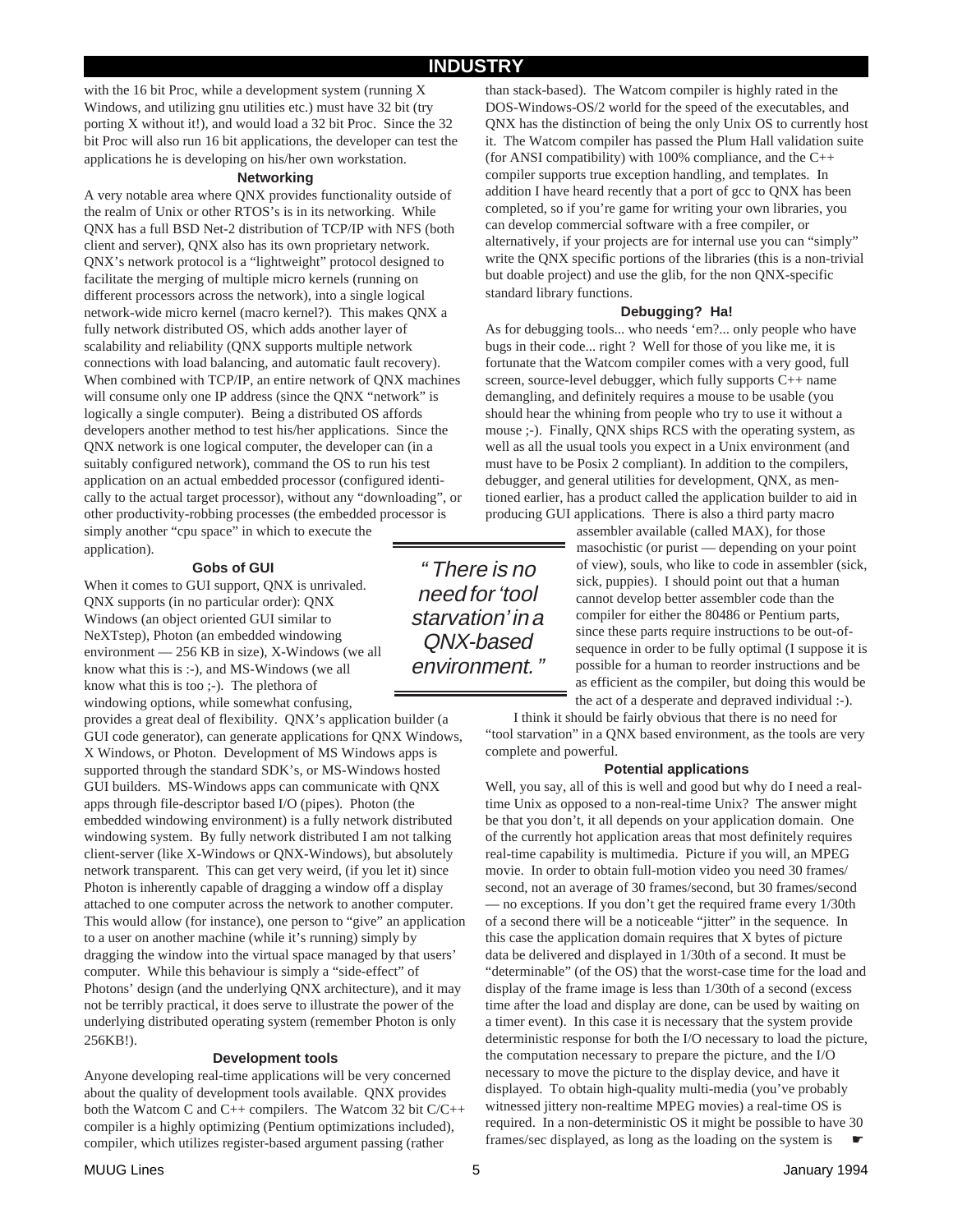# **INDUSTRY**

low; if suddenly 3 or 4 apps all hit the disk at the same time, the frame for "this" 1/30th of a second interval could be compromised, and jitter introduced.

In a real-time OS, the MPEG player would be assigned a higher priority than the non-real-time apps accessing the disk, and when the MPEG player wanted to run (i.e. 1/30th of a second has elapsed since the last frame was displayed), the MPEG player would pre-empt, all the other processes in the system, thereby gaining complete access to the computational and I/O capacity of the system. It can therefore be calculated that by supplying X computational and I/O bandwidth, we can guarantee that a frame will be loaded every 1/30th of a second.

The classical application domain for real-time systems is control systems (and robotics). This is the area most people think of when they think real-time systems. It is true that missing a deadline in a control system can have far greater impact on people's lives, than if an MPEG movie player misses its frame display deadline, however, this does not mean that the MPEG player is any less of a real-time system, simply that it's not a mission critical, real-time system.

The other big application area of real-time systems is in transaction processing. Here, the requirement for deterministic response is driven mainly by customer satisfaction requirements. This is known as soft real-time. Soft real-time (previous discussions centred around hard-real-time), is characterized by the absence of a fixed-deadline. For instance, in transaction processing (let's say a credit-card validation system), Visa (for example) might

say to the system developer "95% of the time we want a transaction to take less than 10 seconds". The remaining 5% of the time Visa is willing to let its customers wait; they don't want to spend the money to buy the computational horsepower to deliver 100% deterministic response, but they do want it to be "mostly deterministic". In this case it is still necessary to use a real-time OS, since you still must be able to determine that you can reach the 95% level of 10 second (or less) response.

#### **Finding out more**

Perhaps you've been intrigued by this modest article, and wish to find out more about real-time Unixes? Well have I got a deal for you! As you may recall from spring of this year, I had made some noises about starting a real-time SIG (an RSIG... I love acronyms :-), well, I am finally getting around to doing something about it. At the January meeting, I will give a short presentation, on the proposed RSIG, and leave a sign-up sheet on the desk (the one by the doors to the auditorium). I would ask that those of you who are interested, to put your name down on the sheet, and I'll announce at the following meeting, whether there is sufficient interest (we need around 15 interested parties). Remember this is a RSIG (not a QSIG :-), so whatever RTOS you use (or are considering using), whether it's LynxOS/HP-RT, AMX, RMX, Venix, homegrown, or ? come on down to the January meeting and sign-up. QSSL has agreed to sponsor the creation of the RSIG by donating software so that we can set up a real-time demo/test platform, and we will be seeking sponsorship from other RTOS vendors as well (depending on interest levels of RSIG members).  $\mathscr I$ 

# **C++ Q&A PROGRAMMING**

# **By Marshall P. Cline**

*The C++ Q&A column was started last month, and this month continues answering questions.*

### **Question 3: Who uses C++?**

Lots and lots of companies and government sites. Lots. Statistically, 20 to 30 people will consider themselves to be new C++ programmers before you finish reading the responses to these FAQs.

#### **Question 4: Are there any C++ standardization efforts underway?**

Yes; ANSI (American) and ISO (International) groups are working closely with each other. 'X3J16' is the name of the ANSI-C++ committee. 'WG21' is the name of ISO's  $C_{++}$ standards group.

The committees are using the 'ARM' as a base document: 'Annotated C++ Reference Manual', Ellis and Stroustrup, Addison/Wesley. ISBN 0-201-51459-1

The major players in the ANSI/ISO  $C_{++}$  standards process includes just about everyone:

AT&T, IBM, DEC, HP, Sun, MS, Borland, Zortech, Apple, OSF, <add your favorite here>, ... and a lot of users and smaller companies. About 70 people attend each ANSI C++ meeting. People come from USA, UK, Japan, Germany, Sweden, Denmark, France, ... (all have 'local' committees sending official representatives and conducting 'local' meetings).

Optimistically the standard might be finished by 1995-6 time frame (this is fast for a proper standards process).

**Question 5: Where can I ftp a copy of the latest ANSI-C++ draft standard?**

You can get a paper copy by sending a request to: Standards Secretariat CBEMA/X3

1250 I Street NW Suite 200

Washington, DC

20005

Ask for the latest version of 'Working Paper for Draft Proposed American National Standard for Information Systems — Programming Language C++'. The last known phone number: 202-626-5738. The last known price is \$25. **Question 6: Is C++ backward compatible with ANSI-C?** Almost. C++ is as close as possible to compatible with ANSI-C but no closer. In practice, the major difference is that  $C_{++}$  requires prototypes, and that 'f()' declares a function that takes no parameters, while ANSI-C rules state that 'f()' declares a function that takes any number of parameters of any type. There are some very subtle differences as well, like the sizeof a char literal being equal to the sizeof a char (in ANSI-C, sizeof('x') is the sizeof an int). Structure 'tags' are in the same namespace as other names in C++, but C++ has some warts to take care of backward compatibility here.

**Question 7: How long does it take to learn C++?** I and others teach standard industry 'short courses' (for those not familiar with these, you pack a university semester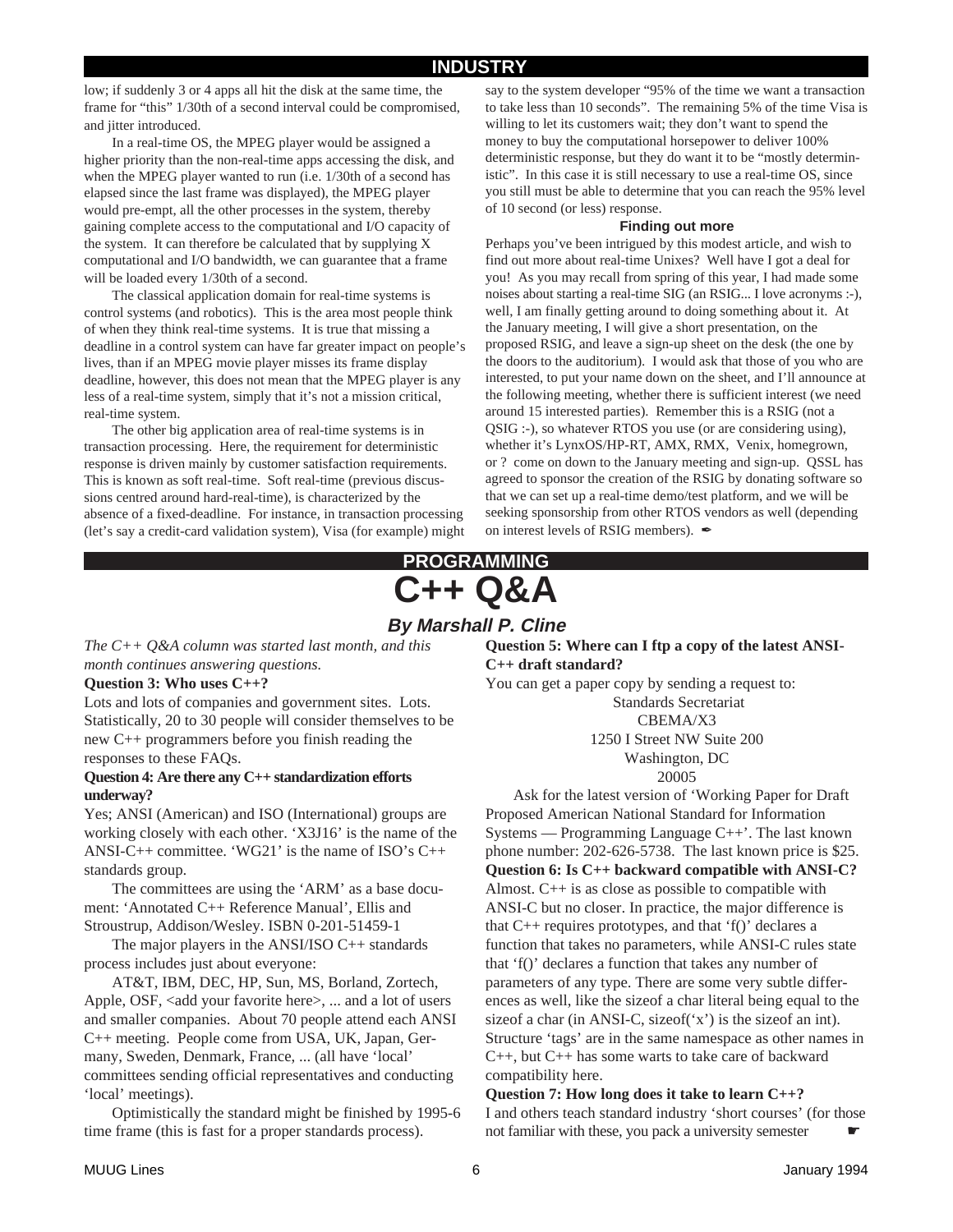### **PROGRAMMING**

course into one 40hr work-week), and have found them successful. However mastery takes experience, and there's no substitute for time. Laboratory time is essential for any OOP course, since it allows concepts to 'gel'.

Generally people start out wondering why the company has devoted a full 5 days to something as trivial as another programming language. Then about half way through, they realize they're not being taught just a new syntax, but an entirely different way of thinking and programming and designing and .... Then they begin to feel dumb, since they can't quite grasp what is being said. Then they get mad and wonder why the course isn't taught in two or three weeks instead. Finally about Wednesday afternoon the lights go 'clink', and their faces brighten, and they 'get it'. By Friday, they've had numerous laboratory 'experiments' and they've

seen both sides of reusable components (both how to code *from* reuse, and how to code *for* reuse). It's different in every time I teach, but the 'reuse' aspect is rewarding, since it has a large potential to improve software production's overall economics.

It takes 9 months to 'master' C++/OOP. Less if there is already a body of experts and code that programmers have regular access to, more if there isn't a 'good' general purpose C++ class library available.

*Dr. Marshall P. Cline is the founder and President of Paradigm Shift, Inc., a firm that specializes in on-site training for C++, OOD, OOA, consulting, and reusable/ extensible C++ class libraries. For more information, send e-mail to "info@parashift.com".* ✒

#### **THE FORTUNE FILE Original Author Unknown**

*Submitted by Andrew Trauzzi*

#### **Dictionary of Evaluation Comments**

Some of you might like to know what the supervisor is really saying in all those glowing employee work performance evaluations s/he keeps cranking out.

AVERAGE: Not too bright. EXCEPTIONALLY WELL QUALIFIED: Has committed no major blunders to date. ACTIVE SOCIALLY: Drinks heavily. ZEALOUS ATTITUDE: Opinionated. CHARACTER ABOVE REPROACH: Still one step ahead of the law. UNLIMITED POTENTIAL: Will stick with us until retirement. QUICK THINKING: Offers plausible excuses for errors. TAKES PRIDE IN WORK: Conceited. TAKES ADVANTAGE OF EVERY OPPORTUNITY TO PROGRESS: Buys drinks for superiors. INDIFFERENT TO INSTRUCTION: Knows more than superiors. STERN DISCIPLINARIAN: A real jerk. TACTFUL IN DEALING WITH SUPERIORS: Knows when to keep mouth shut. APPROACHES DIFFICULT PROBLEMS WITH LOGIC: Finds someone else to do the job. A KEEN ANALYST: Thoroughly confused. NOT A DESK PERSON: Did not go to college. EXPRESSES SELF WELL: Can string two sentences together. SPENDS EXTRA HOURS ON THE JOB: Miserable home life. CONSCIENTIOUS AND CAREFUL: Scared. METICULOUS IN ATTENTION TO DETAIL: A nitpicker.

DEMONSTRATES QUALITIES OF LEADERSHIP: Has a loud voice. JUDGEMENT IS USUALLY SOUND: Lucky. MAINTAINS PROFESSIONAL ATTITUDE: A snob. KEEN SENSE OF HUMOR: Knows lots of dirty jokes. STRONG ADHERENCE TO PRINCIPLES: Stubborn. SLIGHTLY BELOW AVERAGE: Stupid. OF GREAT VALUE TO THE ORGANIZATION: Turns in work on time. IS UNUSUALLY LOYAL: Wanted by no-one else. ALERT TO COMPANY DEVELOPMENTS: An office gossip. HARD WORKER: Usually does it the hard way. ENJOYS JOB: Needs more to do. HAPPY: Paid too much. WELL ORGANIZED: Does too much busywork. COMPETENT: Is still able to get work done if supervisor helps. CONSULTS WITH SUPERVISOR OFTEN: Pain in the ass. WILL GO FAR: Relative of management. SHOULD GO FAR: Please. USES TIME EFFECTIVELY: Clock watcher. VERY CREATIVE: Finds 22 reasons to do anything except original work. USES RESOURCES WELL: Delegates everything. DESERVES PROMOTION: Create new title to make  $h/h$  feel appreciated.  $\blacktriangle$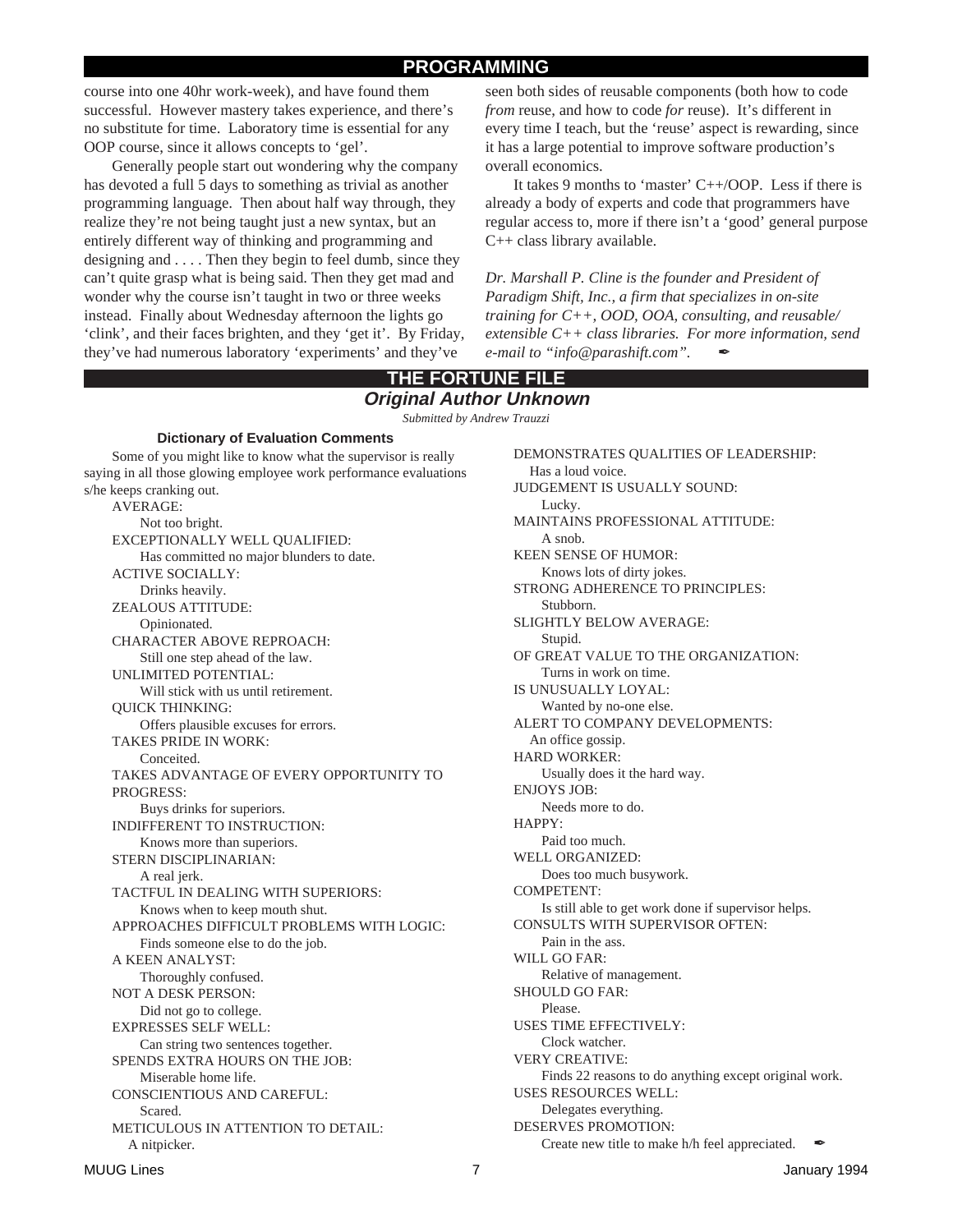# **UNIX Q&A**

**HANDS-ON**

# **Originally Compiled by Ted Timar**

*Submitted by Andrew Trauzzi*

*UNIX Q&A is a monthly column that will hopefully answer some commonly asked UNIX questions. If you have any specific UNIX questions, please submit them to Monsieur Ex via e-mail <m-ex@muug.mb.ca>.*

**Q1: How do I remove a file whose name begins with a "-"?** Figure out some way to name the file so that it doesn't begin with a

dash. The simplest answer is to use

rm ./-filename

(assuming "-filename" is in the current directory, of course.) This method of avoiding the interpretation of the "-" works with other commands too.

Many commands, particularly those that have been written to use the "getopt(3)" argument parsing routine, accept a "--" argument which means "this is the last option, anything after this is not an option", so your version of rm might handle "rm -- -filename". Some versions of rm that don't use getopt() treat a single "-" in the same way, so you can also try "rm - -filename".

**Q2: How do I remove a file with funny characters in the filename?** If the 'funny character' is a '/', skip to the last part of this answer. If the funny character is something else, such as a ' ' (space) or

control character or character with the 8th bit set, keep reading. The classic answers are

rm -i some\*pattern\*that\*matches\*only\*the\*file\*you\*want which asks you whether you want to remove each file matching the indicated pattern; depending on your shell, this may not work if the filename has a character with the 8th bit set (the shell may strip that off); and

#### rm -ri .

which asks you whether to remove each file in the directory. Answer "y" to the problem file and "n" to everything else. Unfortunately this doesn't work with many versions of rm. Also unfortunately, this will walk through every subdirectory of ".", so you might want to "chmod a-x" those directories temporarily to make them unsearchable.

Always take a deep breath and think about what you're doing and double check what you typed when you use rm's "-r" flag or a wildcard on the command line; and

find . -type f ... -ok rm  $\{\}^{\prime}$  \;

where "..." is a group of predicates that uniquely identify the file. One possibility is to figure out the inode number of the problem file (use "ls -i .") and then use

find . -inum 12345 -ok rm 
$$
\{\}'
$$
 \i  
or

find . -inum 12345 -ok mv ' $\{\}$ ' new-file-name \;

"-ok" is a safety check — it will prompt you for confirmation of the command it's about to execute. You can use "-exec" instead to avoid the prompting, if you want to live dangerously, or if you suspect that the filename may contain a funny character sequence that will mess up your screen when printed.

#### **What if the filename has a '/' in it?**

These files really are special cases, and can only be created by buggy kernel code (typically by implementations of NFS that don't filter out illegal characters in file names from remote machines.) The first thing to do is to try to understand exactly why this problem is so strange.

Recall that Unix directories are simply pairs of filenames and inode numbers. A directory essentially contains information like this:

| filename | inode |
|----------|-------|
| file1    | 12345 |
| file2.c  | 12349 |
| file3    | 12347 |

Theoretically, '/' and '\0' are the only two characters that cannot appear in a filename - '/' because it's used to separate directories and files, and '\0' because it terminates a filename.

Unfortunately some implementations of NFS will blithely create filenames with embedded slashes in response to requests from remote machines. For instance, this could happen when someone on a Mac or other non-Unix machine decides to create a remote NFS file on your Unix machine with the date in the filename. Your Unix directory then has this in it:

| filename | inode |
|----------|-------|
| 91/02/07 | 12357 |

No amount of messing around with 'find' or 'rm' as described above will delete this file, since those utilities and all other Unix programs, are forced to interpret the '/' in the normal way.

Any ordinary program will eventually try to do unlink ("91/02/07"), which as far as the kernel is concerned means "unlink the file 07 in the subdirectory 02 of directory 91", but that's not what we have - we have a *FILE* named "91/02/07" in the current directory. This is a subtle but crucial distinction.

What can you do in this case? The first thing to try is to return to the Mac that created his crummy entry, and see if you can convince it and your local NFS daemon to rename the file to something without slashes.

If that doesn't work or isn't possible, you'll need help from your system manager, who will have to try the one of the following. Use "ls -i" to find the inode number of this bogus file, then unmount the file system and use "clri" to clear the inode, and "fsck" the file system with your fingers crossed. This destroys the information in the file. If you want to keep it, you can try:

- create a new directory in the same parent directory as the one containing the bad file name;
- move everything you can (i.e. everything but the file with the bad name) from the old directory to the new one;
- do "ls -id" on the directory containing the file with the bad name to get its inumber;
- unmount the file system;
- "clri" the directory containing the file with the bad name;
- "fsck" the file system.

Then, to find the file,

- remount the file system;
- rename the directory you created to have the name of the old directory (since the old directory should have been blown away by "fsck")
- move the file out of "lost+found" into the directory with a better name.

Alternatively, you can patch the directory the hard way by crawling around in the raw file system. Use "fsdb", if you have it.

*Next month we'll look at some prompt hacks, as well as some shell script advice. If you have any comments, or other methods of solving the problems presented here, mail <editor@muug.mb.ca>.*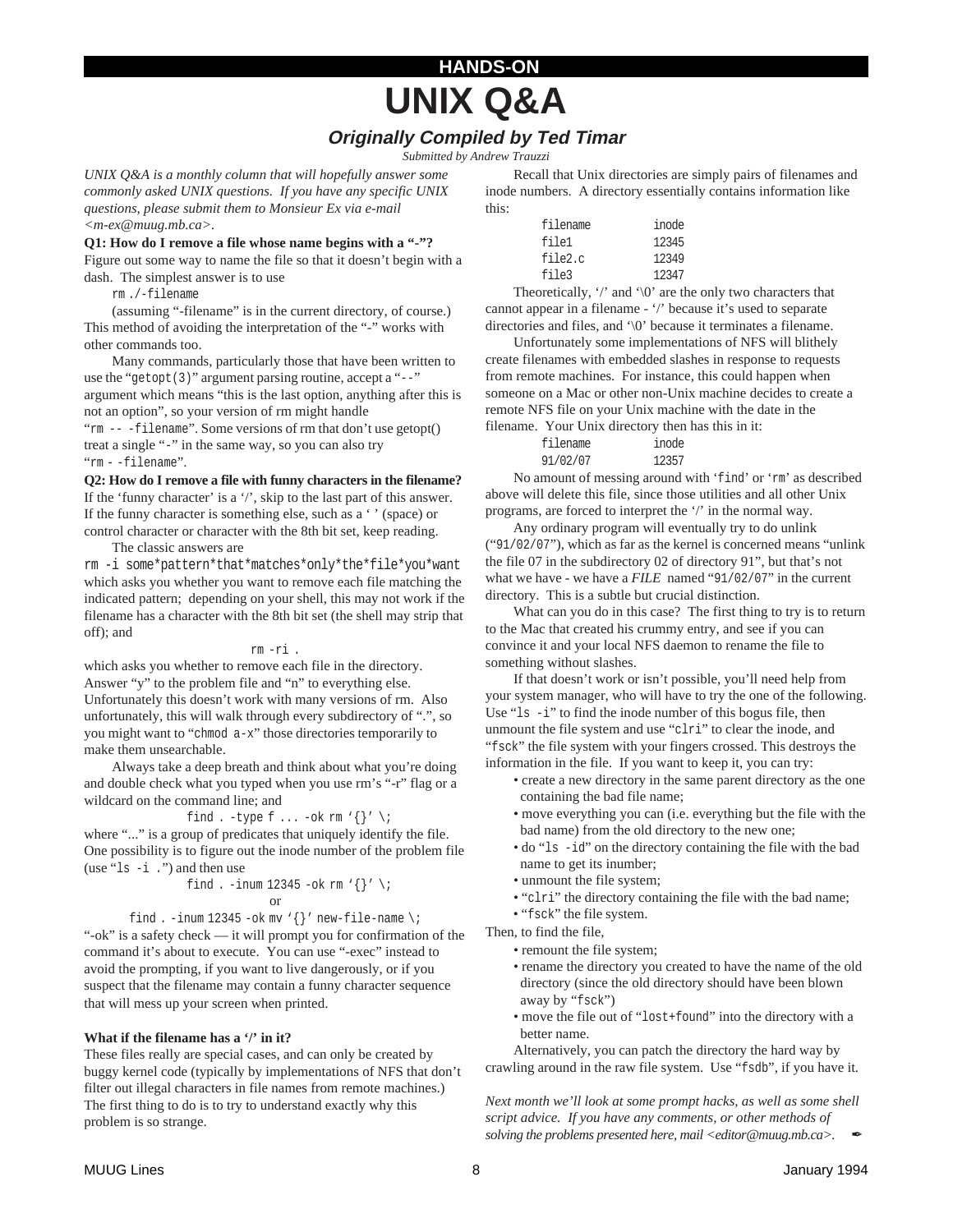# **INDUSTRY**

# **OS/2 2.1 - UNIX Utilities Invade!**

# **By Gord Tulloch**

 IBM's OS/2 2.0 and lately 2.1 have been very successful in offering INTEL based computer users many of the same things that UNIX users have been enjoying for some time — truly useful utilities for running UNIX style systems. This article details my experiences with these tools, in case anyone out there is unwilling to forego the DOS/Windows/OS/2 compatibility of OS/2 for a true UNIX system.

#### **OS/2's UNIX-like features**

OS/2 is one of the first MS-DOS-derived operating systems to offer the following:

#### *True multitasking and process control*

Formerly, so-called multitasking on MSDOS machines took two forms — Desqview, which allowed pre-emptive multitasking of DOS applications but little dependability and protection from crashes, and Windows, which worked via nonpreemptive cooperative multitasking where each application had to relinquish control of the system in turn before the next task could execute. Programs where timing was critical (such as downloading) suffered immensely when tasks monopolized CPU time.

#### *Long file names*

The new High Performance File system (HPFS) unveiled in OS/2 1.3 meant that UNIX applications could be ported far more easily, avoiding DOS's primitive CP/M-80 derived 8.3 naming convention for files and directories.

#### *32 bit addressing*

While various kludges under DOS have allowed programmers access to the new 32 bit addressing used on the 386 and greater INTEL CPUs, OS/2 2.x has made this function more easily obtainable, leading to ports of 32 bit tools for UNIX such as GNU's language products.

#### **Software Development Tools**

#### *GNU C and C++*

GNU's C and C++ tools have been ported to OS/2 (as well as DOS) and generate native 32 bit code, using a dynamic link library (DLL) to provide kernel services for the programs. Coupled with other GNU utilities, including make, info, man and others, these tools permit OS/2 users to gain the advantages of UNIX development under OS/2. Since the GCC compiler is becoming a preferred compiler across UNIX platforms as well, deployment of cross platform packages has never been easier.

#### *EMX*

Extending the GNU utilities, emx allows OS/2 programmers an inexpensive tool for developing true native 32 bit OS/2 programs, including Presentation Manager programs for OS/ 2's Graphical User Interface. Although the new System Object Model is currently not supported, shutting programmers out of the Workplace Shell object oriented user interface, undoubtedly future versions will add this functionality.

### **Electronic Mail and News**

#### *UUPC/Extended*

While this program has been available for DOS and OS/2 for some time, OS/2's new extended file naming capabilities allowed more complete coverage of functions required for true UUCP functions, such as downloading files with long names.

#### *ELM*

With long filenames, UNIX software such as ELM appeared quickly, running ONLY under HPFS.

#### *TRN*

Since UUPC allows uucp file transfers, network news has become available to all. TRN simply replaces the UUPC RNEWS function to permit receipt and processing of USENET newsgroups.

#### **Miscellaneous Utilities**

*Networking*

Software like IBM's TCP/IP for OS/2, FTP's PCTCP for OS/2 and several good XWindow servers for OS/2 have permitted the deployment of OS/2 workstations in a UNIX environment both as character and GUI workstations, easing the transition of stand alone INTEL based PCs to a heterogeneous network of mixed architecture workstations. UNIX based software vendors such as PROGRESS have leveraged the widespread use of Windows and DOS software to create highly functional GUI applications for small systems that are clients for UNIX servers.

#### *emacs*

Since GNU C has been ported, the GNU suite of tools was soon to follow, led by a complete version of GNU emacs, which requires HPFS to run.

#### *cron*

Rather than simply execute at a certain time functions that hid in memory and grabbed control of the machine at predetermined times, a number of cron work-alikes have arisen which work almost exactly like the cron utilities under UNIX.

#### *Shell and disk utilities*

For UNIX users like myself, the availability of UNIX programs like grep, ls, rm, troff and others allows easy transition from UNIX during the daytime to OS/2 at home, as well as in the office.

#### **Where do you get these tools?**

The major site for obtaining these tools is Hobbes, which can be reached via FTP at ftp-os2.nmsu.edu. Hobbes maintains a huge collection of OS/2 1.x and 2.x software as well as ports of numerous standard UNIX utilities, including the bulk of the GNU utilities.

#### **Conclusion**

Although UNIX afficienados fervently hope that UNIX will prevail in the desktop market, non-UNIX operating systems are rapidly moving towards UNIX functionality. As more UNIX utilities are ported, many users will easily grow into a situation where UNIX is the most appropriate choice. In my own situation, where desktop workstations running DOS and OS/2 are integral parts of the movement towards client-server computing, availability of UNIX tools like TCP/IP-based telnet and ftp, emacs, uucp and elm on my OS/2 system at the office make moving between platforms effortless.

At home, of course, I have begun using LINUX. A long time OS/2 fan, I discovered that MOST of the software I use under OS/2 has been ported from UNIX, so LINUX fulfills my needs quite nicely. However, as LINUX gains the ability to run DOS and Windows software, my DOS partition will simply get smaller and smaller...  $\mathscr{L}$